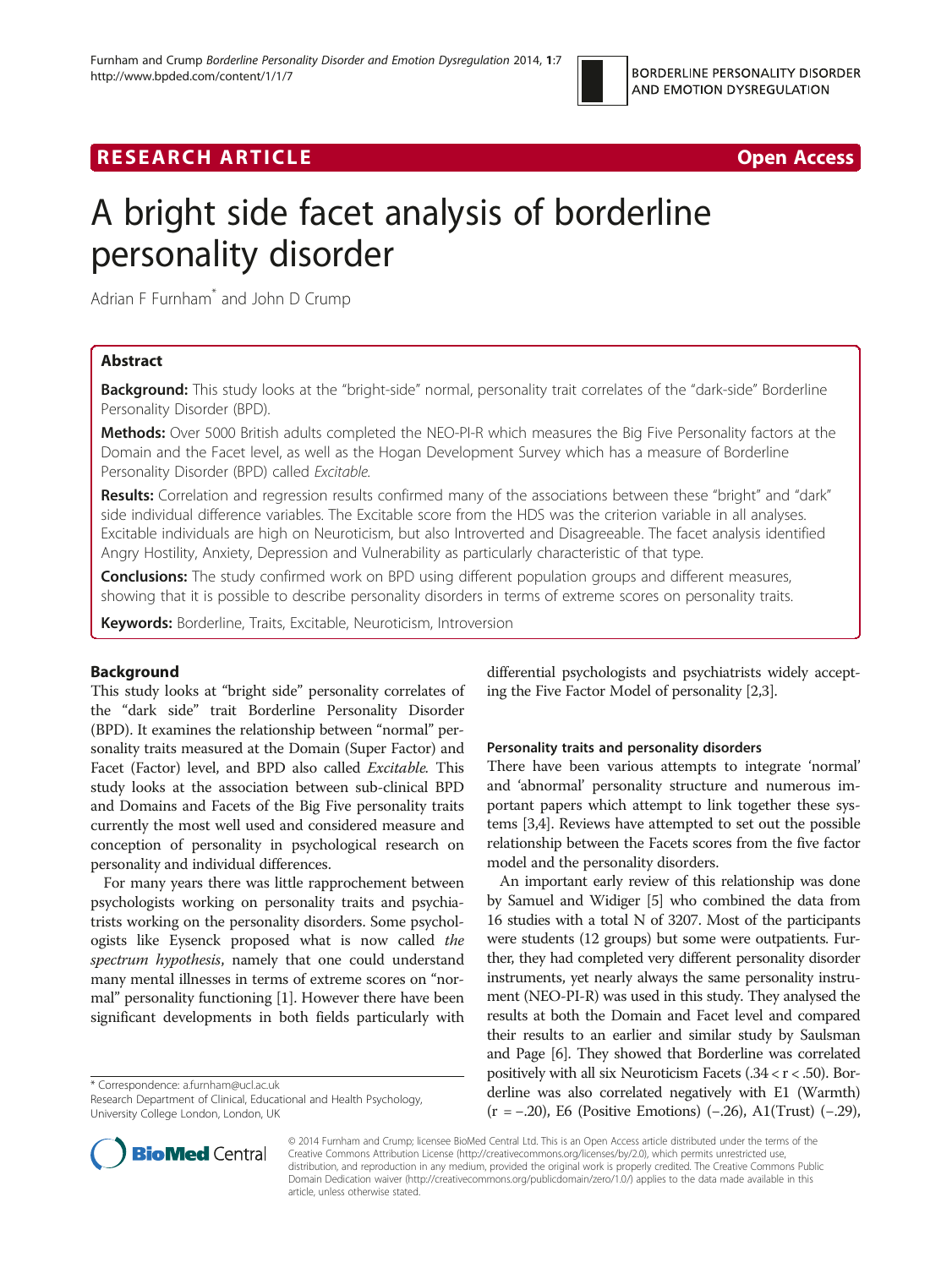A2 (Straightforward) (−.21), A4 (Compliance) (−.27), C1 (Competence) (−.29), C3 (Dutifulness) (−.22), C5 (Self Compliance) (−.29) and C6 (Deliberation) (−.27).

Bastiaansen, Rossi, Schotte and De Fruyt [\[7\]](#page-4-0) compared hypotheses of three reviews. They noted that all three reviewers suggested that BPD people would be high on all Facets of Neuroticism, except N4 (Self Consciousness). There was very little agreement about how the Facets from the other four Domains (Extraversion, Openness, Agreeableness, Conscientiousness) would relate to BPD. Also, they noted that if anything some Facets of Extraversion and Openness (e.g. O3: Feelings) would be positively, and some of Agreeableness (e.g. A1: Trust, A4: Compliance) and of Conscientiousness (e.g. C6: Deliberation) negatively associated with BPD. Bastiaansen et al. [[7\]](#page-4-0) also reported data from both a clinical sample of 1029 and a general sample of 659 people. Their results indicated that only two major Domains were involved, namely Neuroticism and Disagreeableness.

Bastiaansen, Rossi and DeFruyt [\[8\]](#page-4-0) compared five data sets in psychiatric patients. They showed there was complete agreement about the following Facets being linked to BPD: N1, N2, N3, N5, N6, and A4. There is, therefore, little agreement from various sources on the Domain and Facet correlates of BPD other than Neuroticism.

This study attempted to investigate the Domain and Facet correlates of BPD on a large adult sample completing a standard measure of "normal" personality: the NEO-PI-R [[9\]](#page-4-0) and the now extensively used Hogan Development Survey [\[10\]](#page-4-0), which is a measure based on the Personality Disorders categories but useful with normal populations and has an BPD scale [\[11](#page-4-0)]. There are at least seven specific BPD measures with varying degrees of psychometric evidence of their validity [\[12\]](#page-4-0).

#### The Hogan development survey

The Hogan 'dark side' measure is now extensively used in organisational research and practice to measure personality disorders in the 'normal population'; [[2,10,13-15](#page-4-0)]. Its aim is partly to help selectors and individuals themselves diagnose how they typically react under work stress. The Hogan Development Survey (HDS) was explicitly based on the DSM-IV-TR Axis II Personality Disorder descriptions, but it was not developed for the assessment of all DSM-IV-TR disorders [\[16,17\]](#page-4-0). The HDS focuses only on the core construct of each disorder from a dimensional perspective [\[18\]](#page-4-0).

An overview of the item selection guidelines can be found in Hogan and Hogan [\[18\]](#page-4-0). The HDS has been cross-validated with the MMPI personality disorder scales. Fico, Hogan and Hogan [\[19](#page-4-0)] report coefficient alphas between 0.50 and 0.70 with an average of 0.64 and test-retest reliabilities  $(n = 60)$  over a three-month interval ranging from 0.50 to 0.80, with an average of 0.68. There were no

mean-level differences between sexes, racial/ethnic groups, or younger versus older persons [\[18](#page-4-0)]. Various relatively small scale studies have used the HDS and have shown it to be a robust, reliable and valid instrument [[13](#page-4-0)-[15,20](#page-4-0)].

This study was concerned with the Borderline measure derived from the HDS. The HDS gives scores that are labelled "no risk, low risk, moderate risk and high risk". The idea is that high scores can be an indicator of business derailment, because under pressure a successful and functioning person may resort to being overly enthusiastic about people or projects, and then becoming disappointed with them. This is seen to have behavioural implications with highly excitable types being energetic and active but moody and irritable; being easily annoyed, and more inclined to give up projects. The excitable types are seen to have difficulty with relationships because of a stop-start, false start approach that leaves people confused about group direction. Very few excitable people are diagnosed with Borderline and can function at high levels in responsible jobs.

The manual [\[10\]](#page-4-0) provides correlations between the Excitable scale and the 16PF ( $N = 145$ ). The highest correlations were for Emotional Stability (−.56), Social Boldness (−.37) and Apprehension (.37). It also provides correlations for the IPIP Big 5, 20-item scales ( $N = 128$ ): Extraversion -.32; Agreeableness, −.20; Conscientiousness -.27; Emotional Stability -.57; and Intellect/Imagination -.14.

This study is concerned with which of the 30 Facets (six for each of the Big Five Personality scores) is related to Excitable. This allows for a better understanding of 'normal' BPD or Excitability. Following previous research, it was predicted that (H1) Excitable would be positively correlated with Neuroticism and negatively correlated with Extraversion, Agreeable and Conscientiousness. Next that all Facets of Neuroticism (H2) would be positively and all Facets of Agreeableness (H3) negatively correlated with Excitable.

# Method

# Participants

In total 5726 British working adults took part in this study of which 1213 were females and 4513 males. Their mean age was 42.36 years ( $SD = 7.12$  years) with the range being between 23 and 65 years. They were nearly all (over 95%) graduates and in middle class occupations with English as their mother tongue. None, as far as could be established, was diagnosed as BPD.

# Measures

1. NEO-PI-R. The NEO-PI-R [[9](#page-4-0)] is a 240-item inventory, assessing the FFM Domains of Neuroticism (N), Extraversion (E), Openness to experience (O), Agreeableness (A) and Conscientiousness (C), with 6 Facets (8 items each) structured under the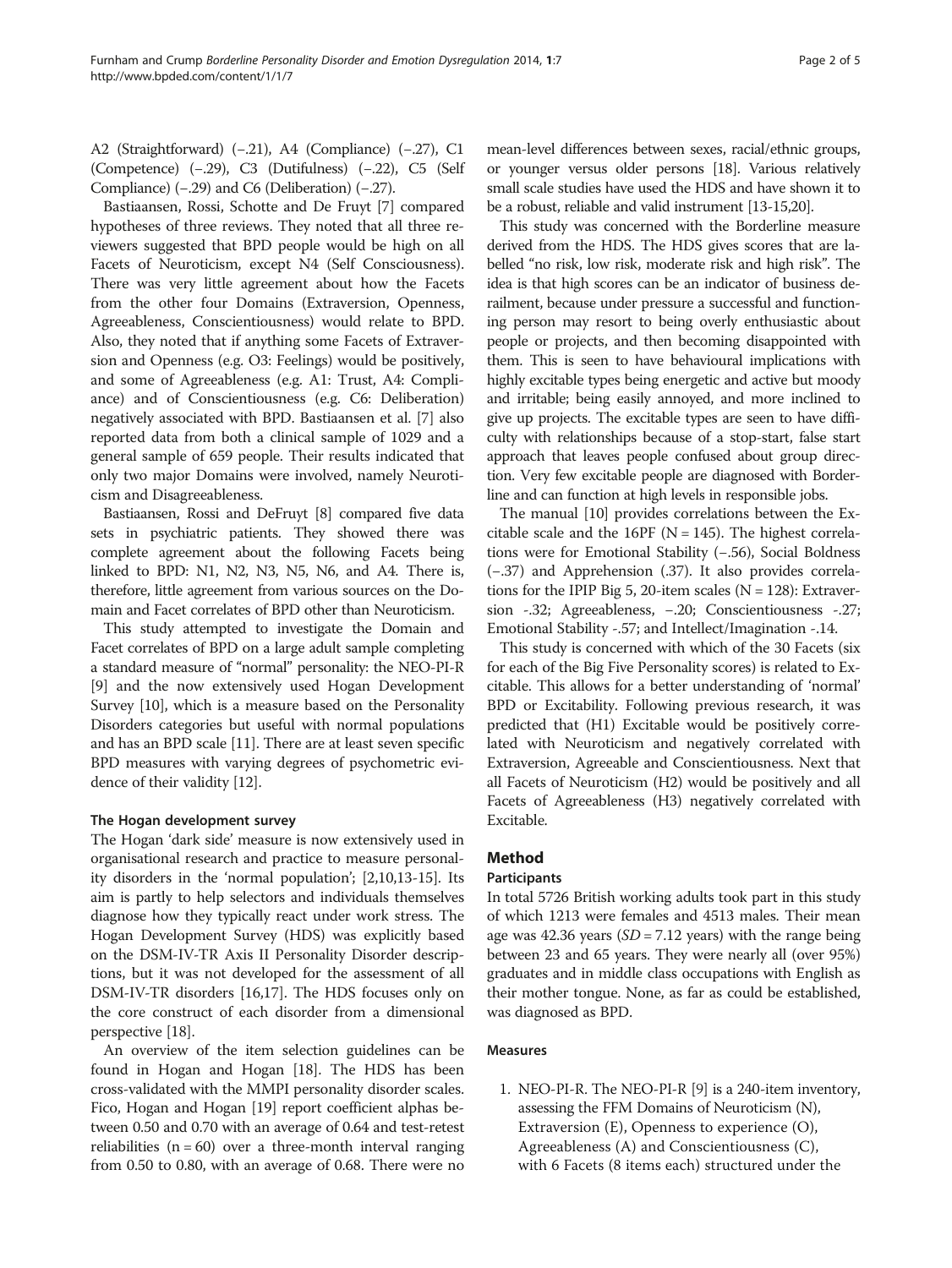Domains. Respondents are requested to provide self-descriptions using a 5-point Likert scale. Its psychometric properties and validity have been well-documented cross-culturally [\[21](#page-4-0)]. No item-level information was available for the current sample, but Cronbach Alpha coefficients for the Domains with the Facets as the indicators were .84, .79, .74, .72 and .82 for N, E, O, A, and C respectively.

2. Hogan Development Survey [[10\]](#page-4-0) is used in this study. The survey includes 154 items, scored for 11 scales, each grouping 14 items. Respondents are requested to 'agree' or 'disagree' with the items. The test also has a measure of social desirability. The HDS has been cross-validated with the MMPI personality disorder scales as well as "normal traits" [\[15](#page-4-0)]. This study focused on the Excitable scale.

#### Procedure

Participants were tested by a British based psychological consultancy over a 10 year period. Each participant was given personal feedback on their score and consented to their anonymous data being published. They were nearly all employed as middle to senior managers in British companies. They took this test as part of an assessment exercise, run by an external psychological consultancy. Inevitably this could have affected their results because of issues such as impression management and dissimulation. However there are two reasons to suspect this did not affect the results. First the HDS has a "lie scale" which can be used to control for this problem. Second, if indeed some dissimilation did occur there is no reason to believe the process would occur differently in males as opposed to females. Ethical approval was sought and gained from the appropriate committee at University College London.

#### Results

Correlations and regressions were performed. Excitable correlated with Neuroticism (.37), Extraversion (−.19), Openness (−.02), Agreeableness (−.16) and Conscientiousness (−.19). This supports the first hypothesis (H1). A regression (Table 1) shows that a sixth of the variance could be accounted for primarily through Big Five Neuroticism.

Thereafter a regression was performed with the Excitable score as the criterion score and the 30 facet scores as the predictor variables (see Table [2](#page-3-0)). This also shows correlations with each of the 30 Facets. Most of the Beta weights were significant because of the size of the N. The overall pattern shows that all six Facets of Neuroticism were positively associated with Excitable. This confirms the second hypothesis (H2).

The six facet correlations with Extraversion suggested that Excitable people tended to be Introverted. Four of the six Openness factors were negatively correlated with Excitable, particularly Actions, which is defined as being

| Table 1 Regressions with the <i>Excitable</i> scale as the |  |  |  |  |
|------------------------------------------------------------|--|--|--|--|
| criterion scale and demographics and the bright side       |  |  |  |  |
| variables as the predictor scales                          |  |  |  |  |

|                   | <b>Correlations</b> | <b>Beta</b> | t         |
|-------------------|---------------------|-------------|-----------|
| Gender            | .01                 | .01         | 0.18      |
| Age               | $-0.02$             | $-0.02$     | 1.14      |
| Neuroticism       | $37***$             | .30         | 18.36***  |
| Extraversion      | $-19***$            | $-0.08$     | $4.55***$ |
| Openness          | $-02$               | .05         | $3.21***$ |
| Agreeableness     | $-16***$            | $-0.09$     | $6.58***$ |
| Conscientiousness | $-19***$            | $-.01$      | 0.52      |

F(7, 4933) = 101.68, p < .001, Adj  $R^2$  = .13.

\*\*\*p < .001 \*\*p < .01 \*p < .0.

imaginative, adventurous, optimistic and versatile. Five of the six Agreeableness Facets were negatively related to Excitable, thus confirming H3, but only three had r > .10. All six Conscientious Facets were negatively correlated, particularly Order, Achievement Striving and Deliberation.

Because of potential problems associated with multicollinearity in the analysis shown in Table [2,](#page-3-0) five further regressions, one for each of the six Facets of the Big Five traits were then done. In each, Excitable was the criterion variable. First, sex, age and were entered, then the six Facets of each of the five factors. The question was which of the six Facets, per Domain.

The regression for the six *Neuroticism* Facets was significant ((F8, 4925) = 92.96, p < .001; Adj  $R^2$  = .13). Three of the six Facets were significant, the biggest of which were: N2 Angry Hostility (Beta .21,  $t = 13.12$ ,  $p < .001$ ); N3 *Depression* (Beta .12, t = 5.65, P < .001); and N6 *Vulnerability* (Beta .06,  $t = 3.09$ ,  $p < .01$ ).

The regression for the six Extraversion Facets was significant ((F(8, 4917) = 24.70; Adj.  $R^2$  = .04). Three of the six Facets were significant, the biggest of which were E1: Warmth (Beta -.12,  $t = 5.87$ ,  $p < .001$ ); E2: Gregariousness (Beta -.05, t==2.52,  $p < .01$ ) and E4: Activity (Beta .08, t = 4.58,  $p < .001$ ).

The regression for the six Openness Facets was significant  $((F8, 4917) = 16.17, p < .001;$  Adj.  $R^2 = .03$ ). Four of the six Facets were significant, the biggest of which were O1: Fantasy (Beta .08, t = 4.79, p < .001); O3: Feelings (Beta .07, t = 4.14,  $p < .001$ ) O4: *Actions* (Beta -.12,  $t = 7.60$ ,  $p < .001$ ) and O5: Ideas (Beta -.08, t = 4.76, p < .001).

The regression for the six *Agreeableness* Facets was significant ((F8, 4917) = 28.65, p < .001; Adj.  $R^2$  = .05). Four of the six Facets were significant, the biggest of which were A1: *Trust* (Beta -.12,  $t = 7.45$ ,  $p < .001$ ); A3: Altruism (Beta -.08,  $t = 4.86$ ,  $p < .001$ ); A4: *Compliance* (Beta -.10,  $t = 5.10$ ,  $p < .001$ ) and O5 *Modesty* (Beta .05,  $t = 3.11, p < .01$ ).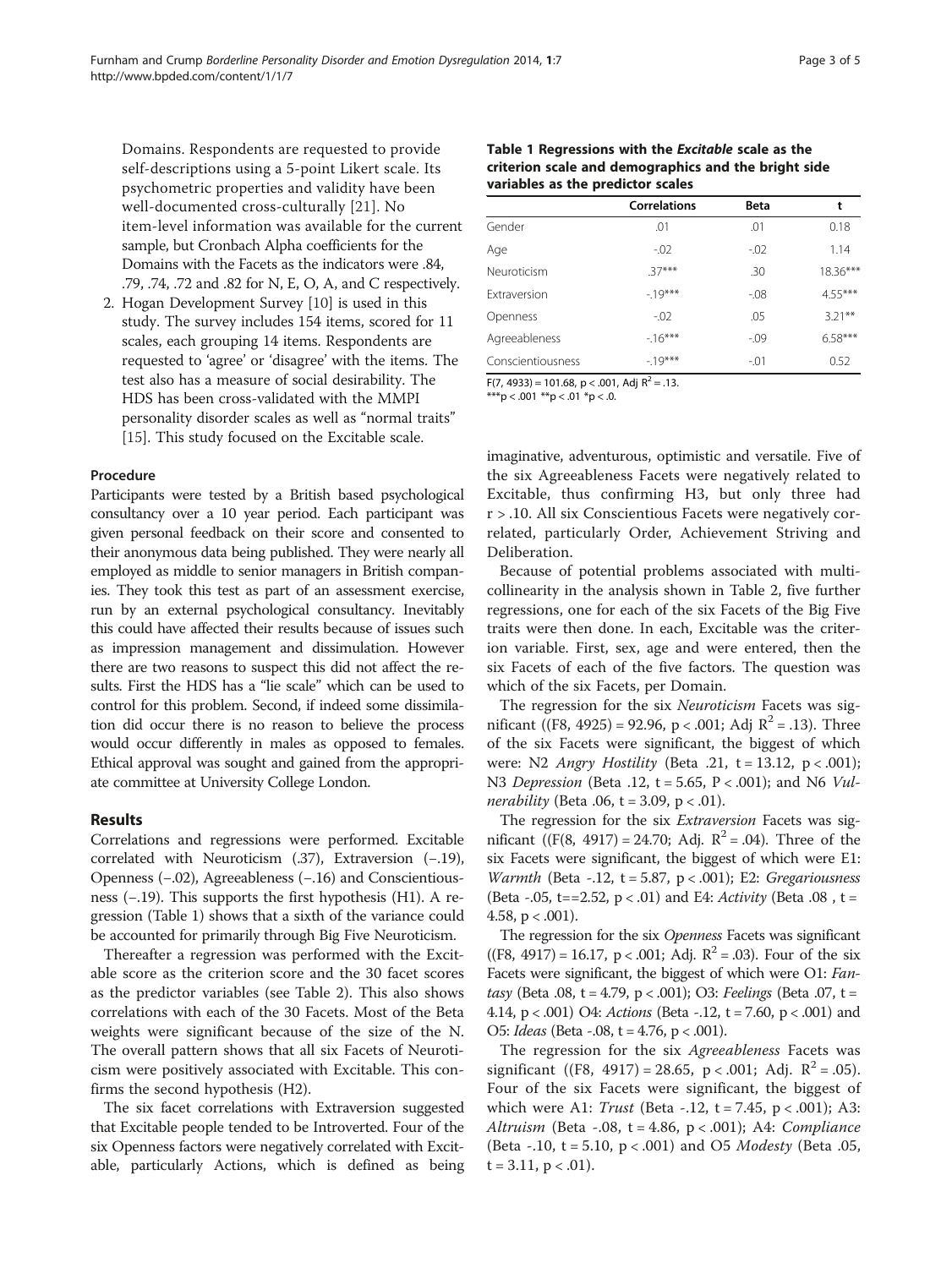| Model                   | <b>Correlations</b> | <b>Beta</b> | t          |
|-------------------------|---------------------|-------------|------------|
| N1 anxiety              | .28                 | .03         | 1.97       |
| N2 angry hostility      | .35                 | .19         | $11.74***$ |
| N3 depression           | .32                 | .13         | $6.95***$  |
| N4 self-consciousness   | .23                 | .00         | 0.09       |
| N5 impulsiveness        | .19                 | .01         | 0.58       |
| N6 vulnerability        | .27                 | .03         | 1.83       |
| E1 warmth               | $-18$               | $-06$       | $3.25***$  |
| E2 gregariousness       | $-19$               | $-0.02$     | 1.46       |
| E3 assertiveness        | $-16$               | .01         | 0.66       |
| E4 activity             | $-11$               | $-0.02$     | 1.38       |
| E5 excitement-seeking   | $-0.05$             | $-0.00$     | 0.06       |
| E6 positive emotions    | $-15$               | $-.05$      | $3.26***$  |
| O1 fantasy              | .05                 | .02         | 1.11       |
| O2 aesthetics           | $-0.00$             | .01         | 0.87       |
| O <sub>3</sub> feelings | .07                 | .06         | $4.09***$  |
| O4 actions              | $-10$               | $-.01$      | 0.65       |
| O5 ideas                | $-0.07$             | $-0.03$     | 1.69       |
| O6 values               | $-0.03$             | .05         | $3.92***$  |
| A1 trust                | $-19$               | $-0.02$     | 1.49       |
| A2 straightforwardness  | $-0.08$             | .00         | 0.42       |
| A3 altruism             | $-15$               | .01         | 1.19       |
| A4 compliance           | -.16                | $-0.02$     | 1.57       |
| A5 modesty              | .00                 | .00         | 0.64       |
| A6 tender-mindedness    | $-0.07$             | $-0.02$     | 1.71       |
| C1 competence           | $-18$               | .03         | 1.60       |
| C <sub>2</sub> order    | -.05                | .00         | 0.50       |
| C3 dutifulness          | $-15$               | $-0.02$     | 1.01       |
| C4 achievement striving | $-14$               | $-0.03$     | 1.55       |
| C5 self-discipline      | $-20$               | $-01$       | 0.58       |
| C6 deliberation         | -.12                | $-0.04$     | 1.80       |

<span id="page-3-0"></span>Table 2 Correlations and regression results of excitable (BPD) onto the 30 facets

 $F(10,6742) = 46.64$ , Adj  $R^2 = .17$ , p < .001.

\*\*\*P < .001 \*\*P < .01 \* P < .05.

The regression for the six Conscientious Facets was significant ((F8, 4917) = 27.92, p < .001; Adj.  $R^2 = .04$ ). Five of the six Facets were significant, the biggest of which were C1: *Competence* (Beta  $-.08$ ,  $t = 4.17$ ,  $p \text{ } < .001$ ); C2: Order (Beta .08, t = 4.57,  $p \text{ } < .001$ ); C4 Achievement Striving (Beta -.04,  $t = 2.15$ ,  $p < .05$ ), C5: Achievement Striving (Beta -.11,  $t = 5.18$ ,  $p < .001$ ) and C6 Deliberation (Beta -.05, t = 2.82, p < .01).

#### **Discussion**

The idea of the spectrum hypothesis is that extreme scores on normal personality are an indication of abnormal personality and mental illness. The HDS concept is

that most people have a profile of "dark side", similar to sub-clinical personality traits which at times may well help or more likely hinder them in the workplace [[22,23\]](#page-4-0). Most people have some "risky dark side traits" but the problem arises when a person comes under pressure or stress and those high-risk (dark) traits become pathological.

This study showed that Excitable people, who may be thought of as sub-clinically BPD, are essentially Neurotic, Disagreeable, Introverts who are low on Conscientiousness. Further, the Facet analysis suggested that Excitable people show Angry Hostility, Depression but little Warmth, Trust, Compliance or Achievement Striving. In this sense they may be thought of as "difficult" colleagues and reports in the work-place.

Most studies using the HDS excitable measure has shown, as predicted, that it is associated with work failure rather than success. Thus Furnham, Trickey and Hyde [[24](#page-4-0)] showed that scores on the Excitable dimension were strongly negatively correlated with measures like managerial Potential (−.54), Reliability (−.42), Stress Tolerance (−.69) and Service Orientation (−.54) (N = 4942). Similarly, Harms, Spain and Hannah [\[25\]](#page-4-0) studying military cadets over time showed nearly all correlations between peer and superior ratings and the score of Excitable were negative.

The Samuel and Widiger [[5\]](#page-4-0) study of students and outpatients ( $N = 3207$ ) can be compared to the results of this study with "normal adults" ( $N = 4926$ ) using different BPD measures. The correlations are surprisingly similar given the differences: Neuroticism .54, .37; Extraversion −12, −.19; Openness .10, −.02; Agreeableness -.24, −.16 and Conscientiousness -.29, −.19. In this sense the study provides concurrent evidence for the fact that the Excitable scale is measuring sub-clinical BPD. BPD individuals are thus, what Galen the Greek Philopher, would call Melancholic.

Samuel and Widiger [[5\]](#page-4-0) showed all Neuroticism Facets (particularly N3: Depression), two Extraversion Facets (E1: Warmth; E6: positive emotions), no Openness Facets, three Agreeable Facets (N1: Trust; N2: Straightforward, N4: Compliance) and four Conscientiousness factors (C2: Order; C4: Dutifulness, C5: Self Discipline and C6: Deliberation) were correlated r > .20 with BPD. The correlation analyses shown in Table 2 show many similarities, particularly in the highest and lowest correlations of NEO Facets with the Excitable measure. This is interesting given the differences in the samples and the measure of BPD.

Hogan and Hogan [[18\]](#page-4-0) devised the HDS to help selection and counselling in the workplace. They noted that Excitable types anticipate being rejected, ignored, criticised, or treated unfairly. They are on guard for signs that others have or will treat them badly and are neither predictable nor rewarding to deal with. As a result they have a lot of trouble building and maintaining a work